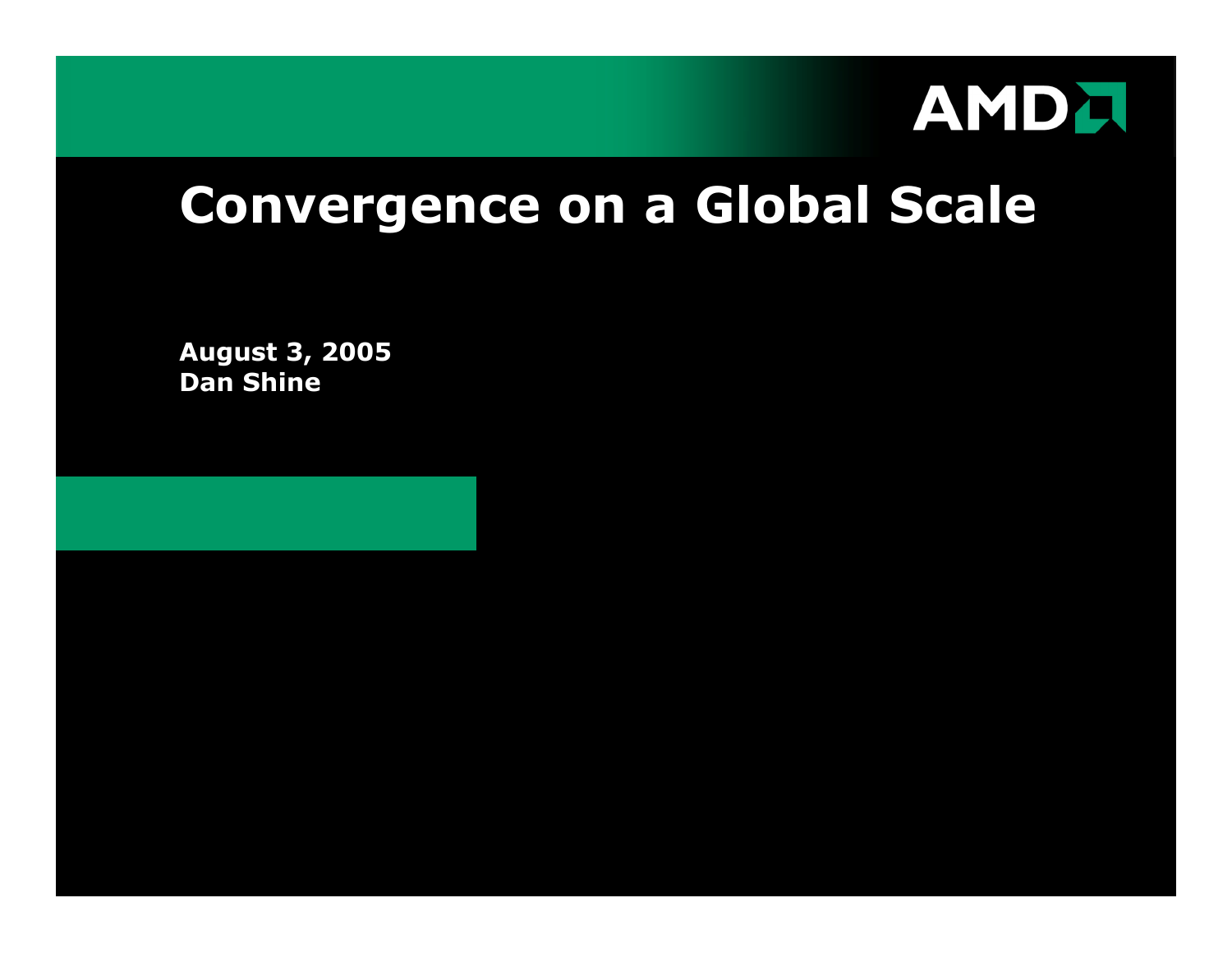#### **AMD Mission Statement**

**The AMD mission is to be the global supplier of choice for computation, multimedia and connectivity solutions that enable our customers around the world to empower the enterprise, accelerate adoption of the digital lifestyle and bridge the "Digital Divide."**

**We develop innovations based on a deep understanding of the strategies of our expanding customer set and the evolving needs and desires of end-users worldwide.**

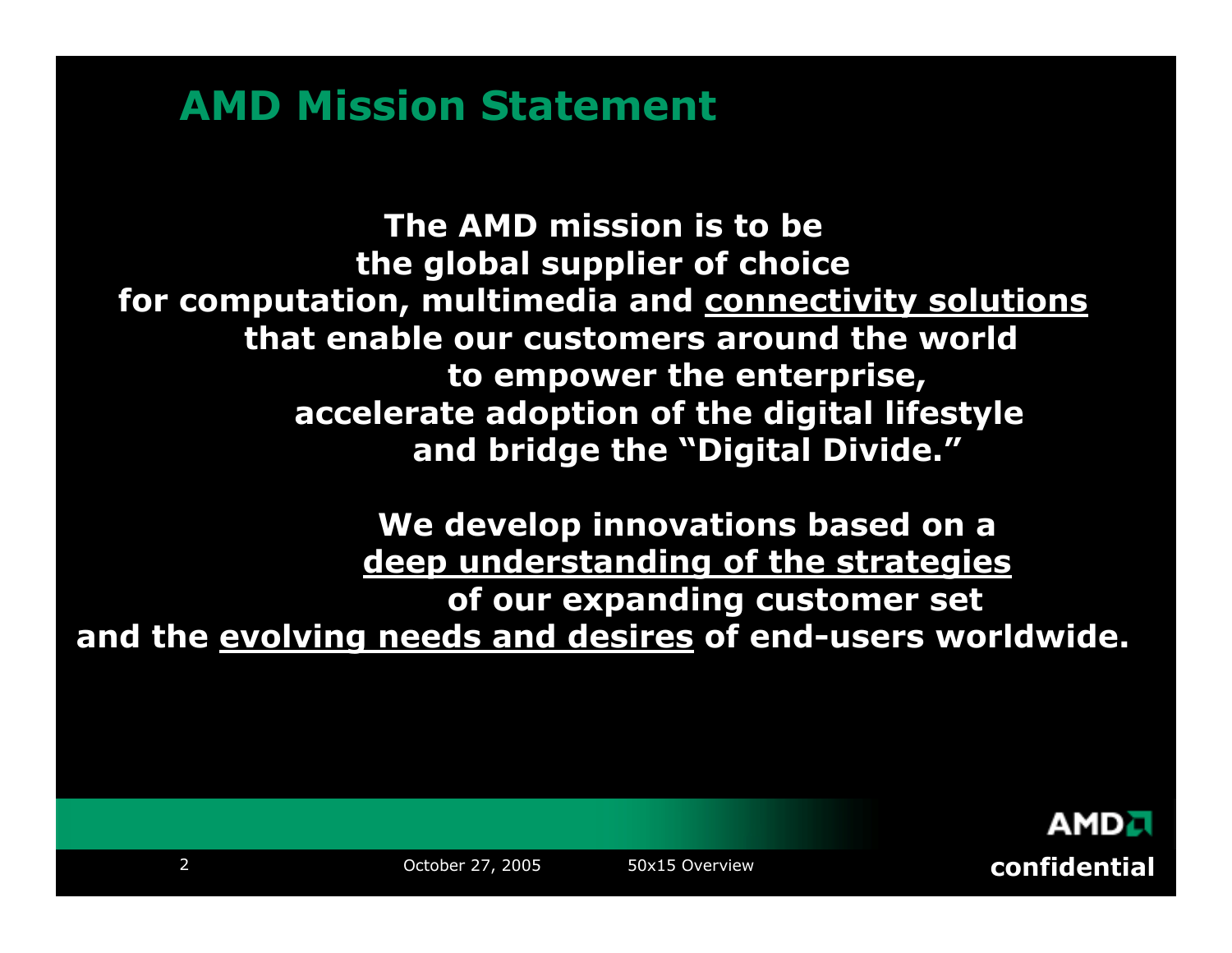**50x15 -Mission** 

## *To enable a New Global Population of Tech-Capable Consumers*

*To Deliver affordable, accessible Internet connectivity and computing capabilities to 50% of the world's population by the year 2015.*

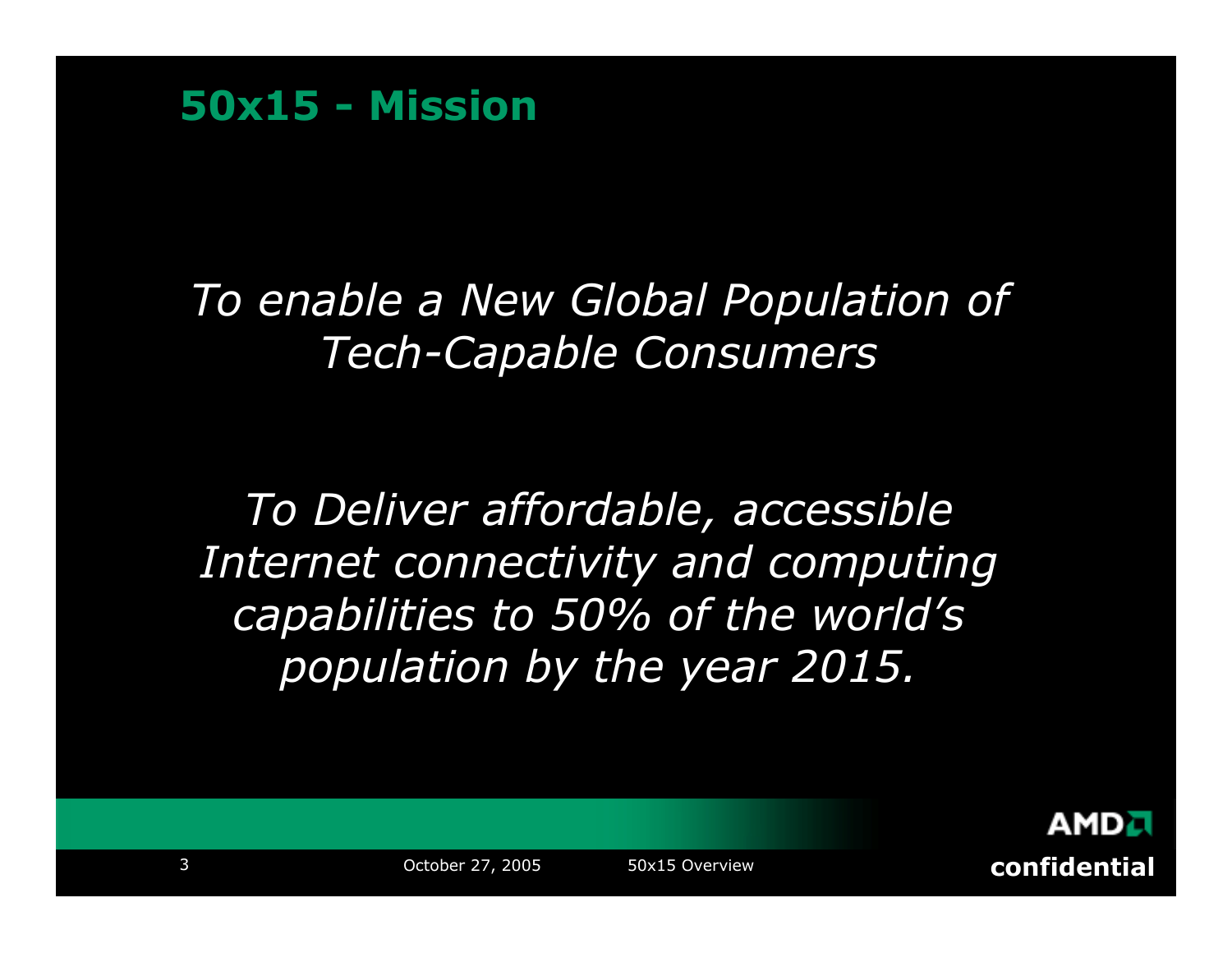# **50x15 Strategy**



#### *50x15 is a marketing, advocacy and business initiative and follows four strategic thrusts*

•**Business** 

•

- Create economic opportunities
- Change the World
- • Accessible solutions
	- Simple, Accessible, Empowering technology
	- Customer-centric focused
	- "Geo-sensitive" approach
		- Targeted solutions for high growth markets
		- Partnering with governments, manufacturers, distributio n & fin ancial institutions
- • Integrated, end-to-end ecosystem
	- •More than technology alone
	- • Includes packaging, distribution, service, support and microfinancing

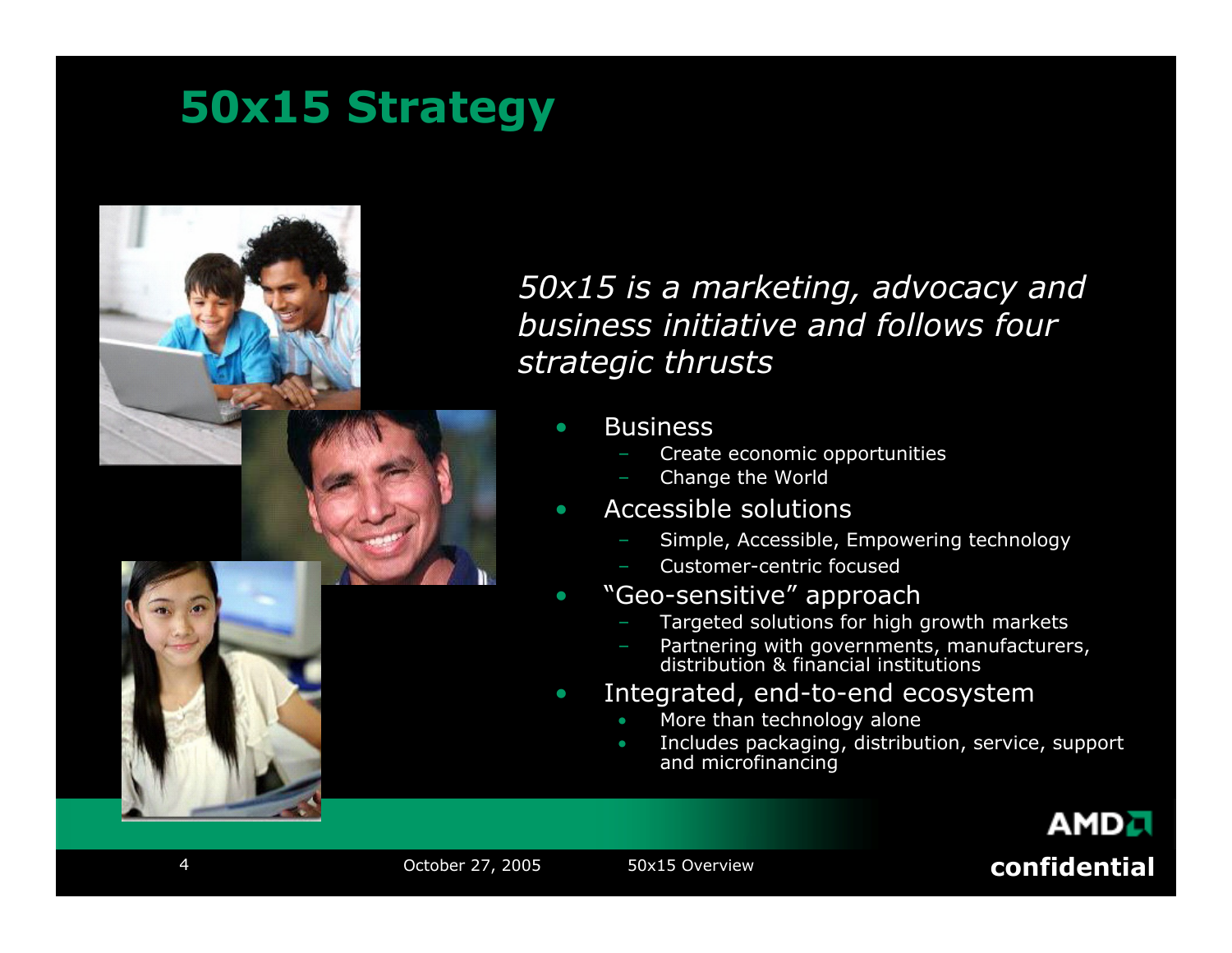# **Diepsloot, South Africa**

- • Installed 7/11/2005
- Total Devices: 38
- $\bigcirc$  Installation Time:
- $1$  Hour 4 Minutes (Five Installers)